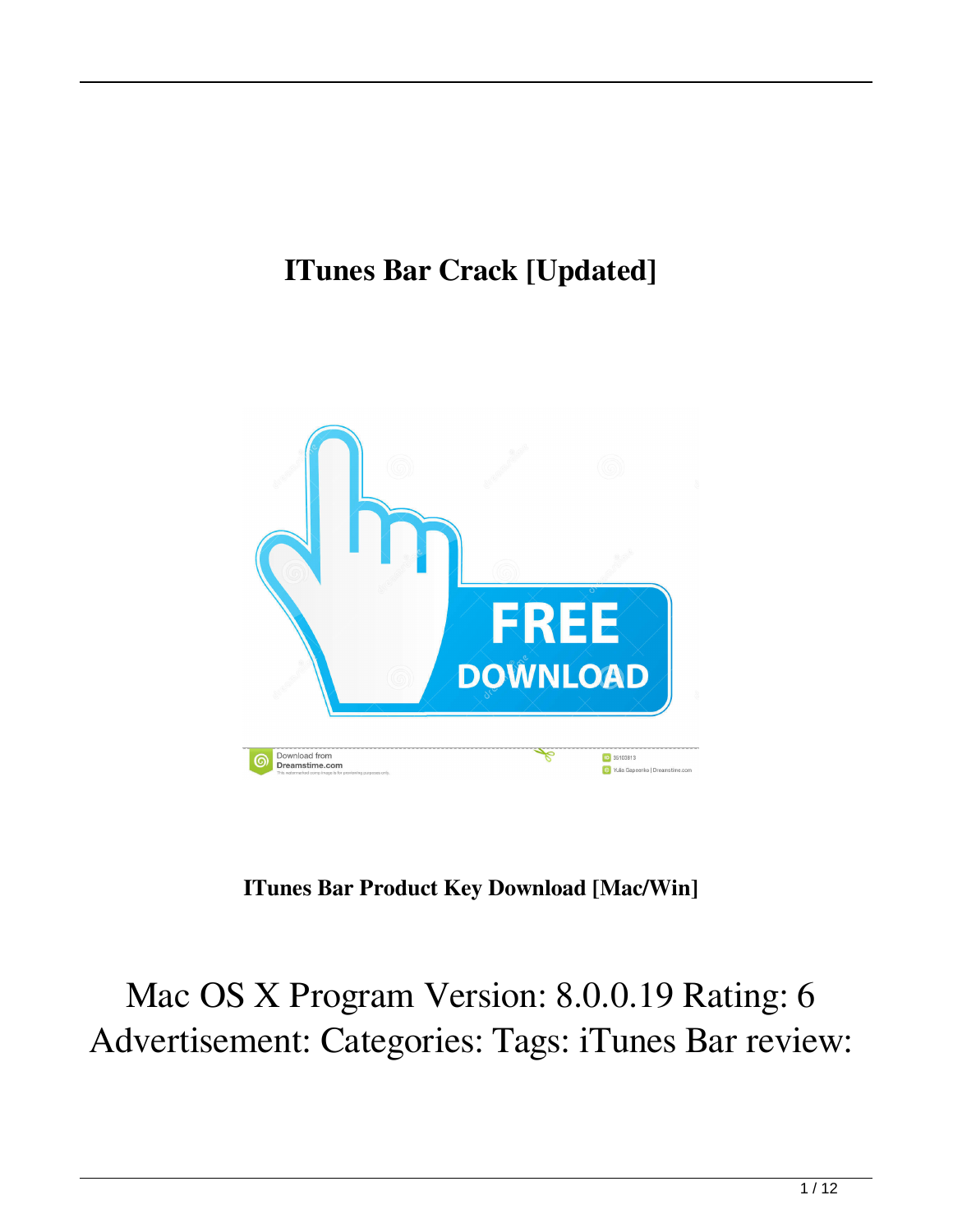iTunes Bar is a small widget developed for the Yahoo! Widget Engine platform, that allows you to easily control songs playing via iTunes, by displaying a thin and long bar on your desktop. Thus, it doesn't interrupt your activity on the computer. It is easy to install and configure. In order for this widget to work, iTunes must be active. The frame can be moved to any position on the screen with the help of the mouse cursor. It is possible to pause the current stream, play the next or previous song, as well as adjust the volume level. A secondary rectangular window is also shown in parallel with the primary one, but you can hide it. It shows the current song's cover art. You can look for lyrics online, enable repeat or shuffle mode, select another skin for the GUI, as well as make iTunes Bar automatically embed artwork and hide when iTunes is not working. Furthermore, you can disable text scrolling, choose a field separator, hide metadata (e.g. artist, title, track rating), establish the lyrics handler, reconfigure keyboard shortcuts, adjust the bar and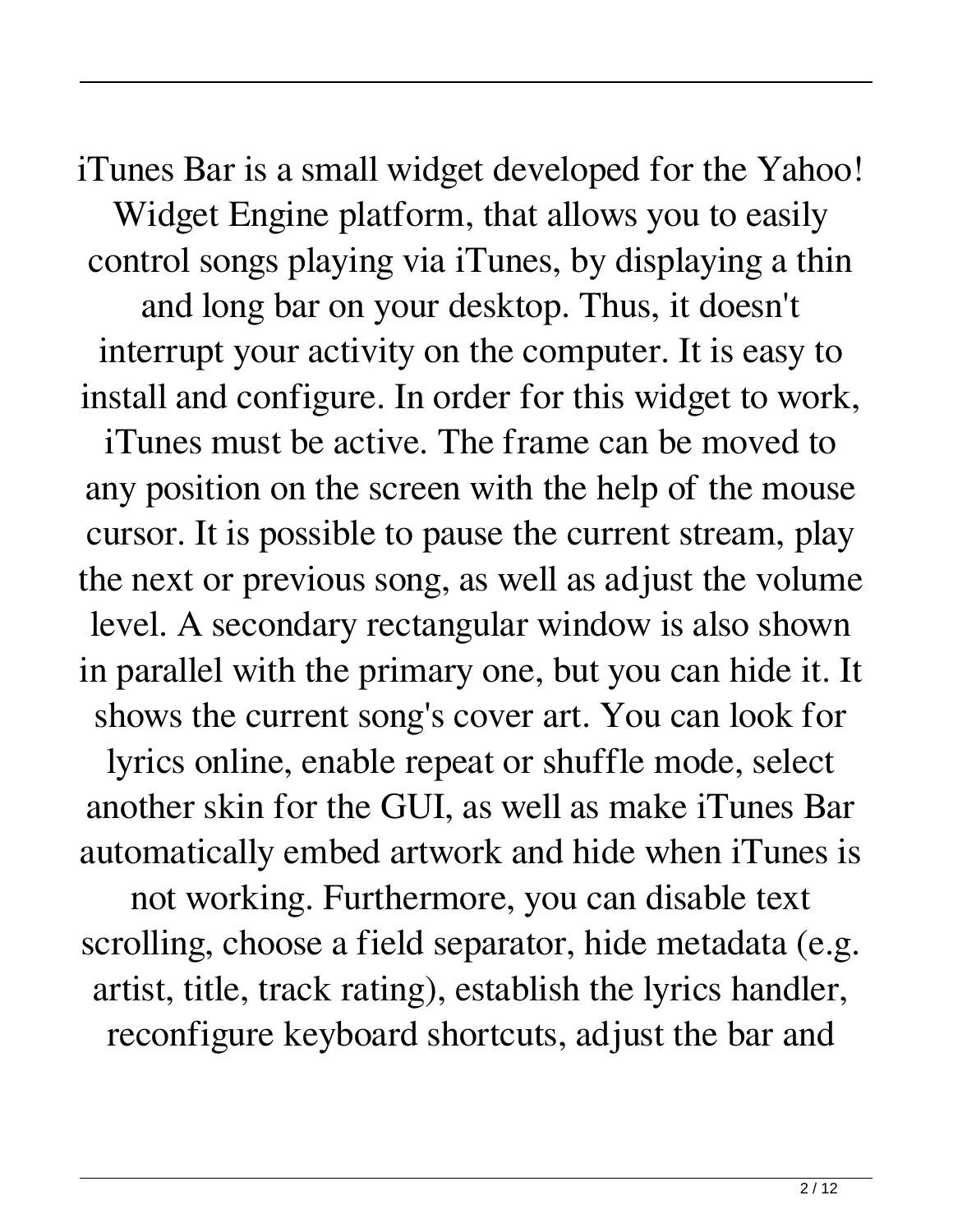artwork opacity, as well as make the frame stay on top or below all the other windows, among others options. iTunes Bar is very light on the system resources, thus it doesn't hog the computer. It has a good response time and didn't freeze, crash or pop up error dialogs during our tests. However, iTunes Bar has not been updated for a very long time, and it is not compatible with newer editions of iTunes. You will need to be online and connected to the Internet to use this software. License: Free Rating: 6 Advertisement: Download iTunes Bar right now and enjoy music in the most complete manner! About the developer: Coveredge Soft This software was added on Aug 18, 2004 and has been viewed 519 times. The latest program version is 0.8.0.19. Click the Versions tab to see all the releases of this program. MacTech is a registered trademark of Xplain Corporation. Xplain, "The journal of Apple technology", Apple Expo, Explain It, MacDev, MacDev-1

**ITunes Bar Crack Activation Code X64**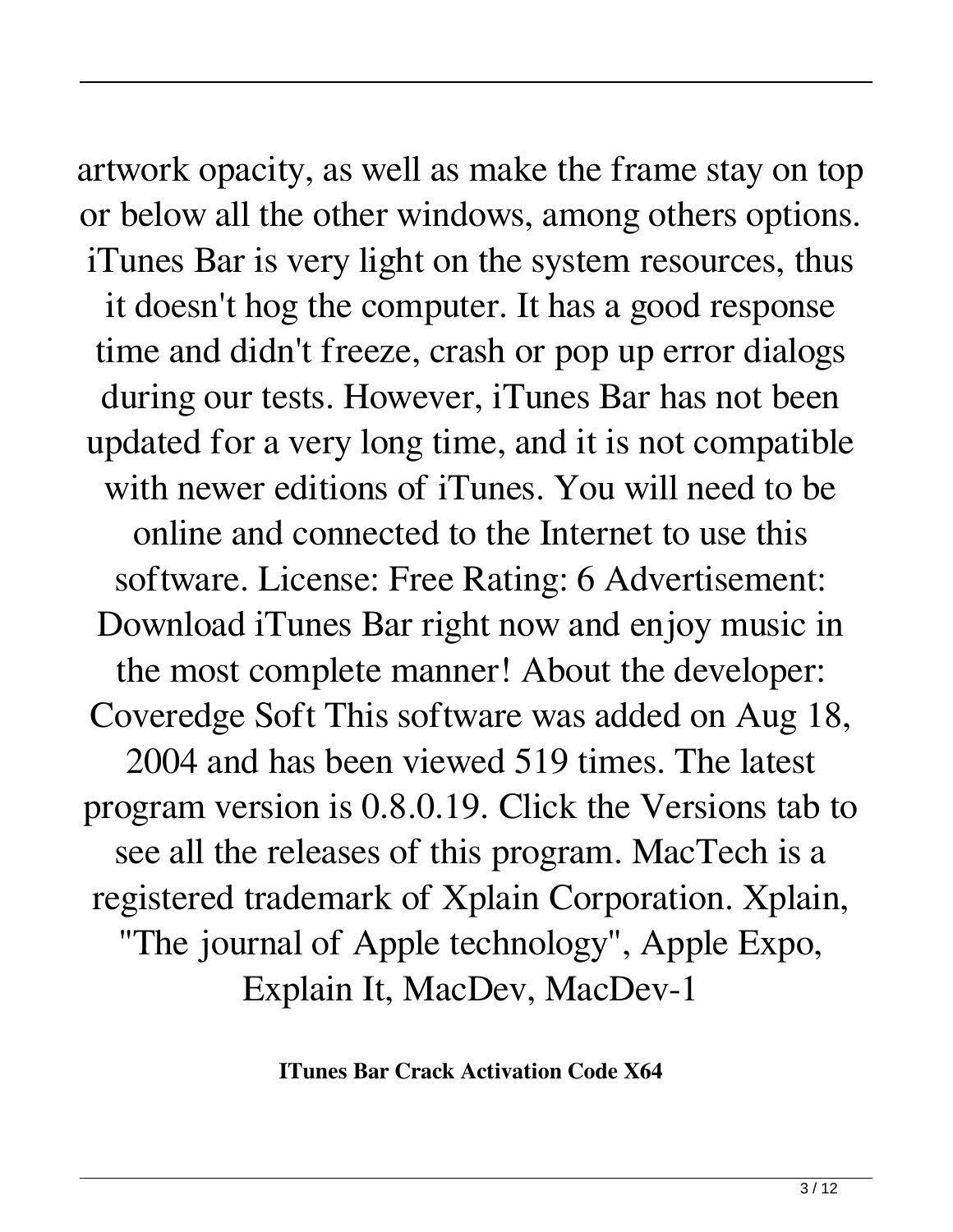Features: • Automatically embed cover art into iTunes Bar • Automatically hide iTunes Bar when iTunes is not working • Control iTunes Music playback by displaying a thin and long bar on your desktop • Hide iTunes Bar when your system is low on resources • Pause the music or playback speed when iTunes Bar is displayed • Control iTunes Music playback by displaying a thin and long bar on your desktop • Control iTunes Music playback by displaying a thin and long bar on your desktop • Play the next or previous song • Adjust iTunes Music playback by displaying a thin and long bar on your desktop • Adjust iTunes Music playback by displaying a thin and long bar on your desktop • Adjust iTunes Music playback by displaying a thin and long bar on your desktop • Adjust iTunes Music playback by displaying a thin and long bar on your desktop • Adjust iTunes Music playback by displaying a thin and long bar on your desktop • Play the next or previous song • Adjust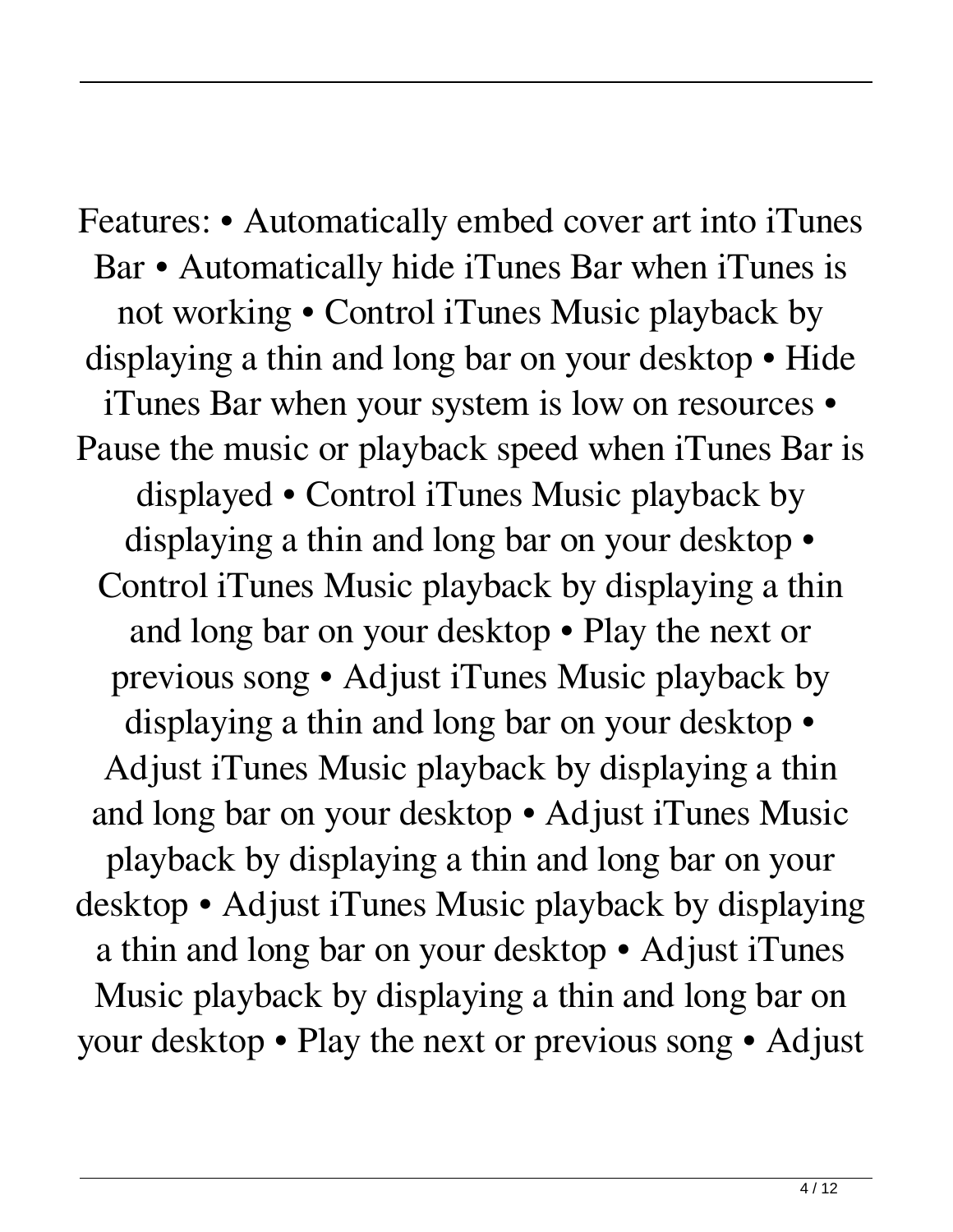iTunes Music playback by displaying a thin and long bar on your desktop • Adjust iTunes Music playback by displaying a thin and long bar on your desktop • Hide iTunes Bar when your system is low on resources • Pause the music or playback speed when iTunes Bar is displayed • Show iTunes Bar when your system is low on resources • Hide iTunes Bar when your system is low on resources • Hide iTunes Bar when your system is low on resources • Hide iTunes Bar when your system is low on resources • Hide iTunes Bar when your system is low on resources • Hide iTunes

Bar when your system is low on resources • Hide iTunes Bar when your system is low on resources • Hide iTunes Bar when your system is low on resources

• Hide iTunes Bar when your system is low on resources • Hide iTunes Bar when your system is low on resources • Hide iTunes Bar when your system is low on resources • Hide iTunes Bar when your system is low on resources • Hide iTunes Bar when your

system is low on resources • Hide iTunes Bar when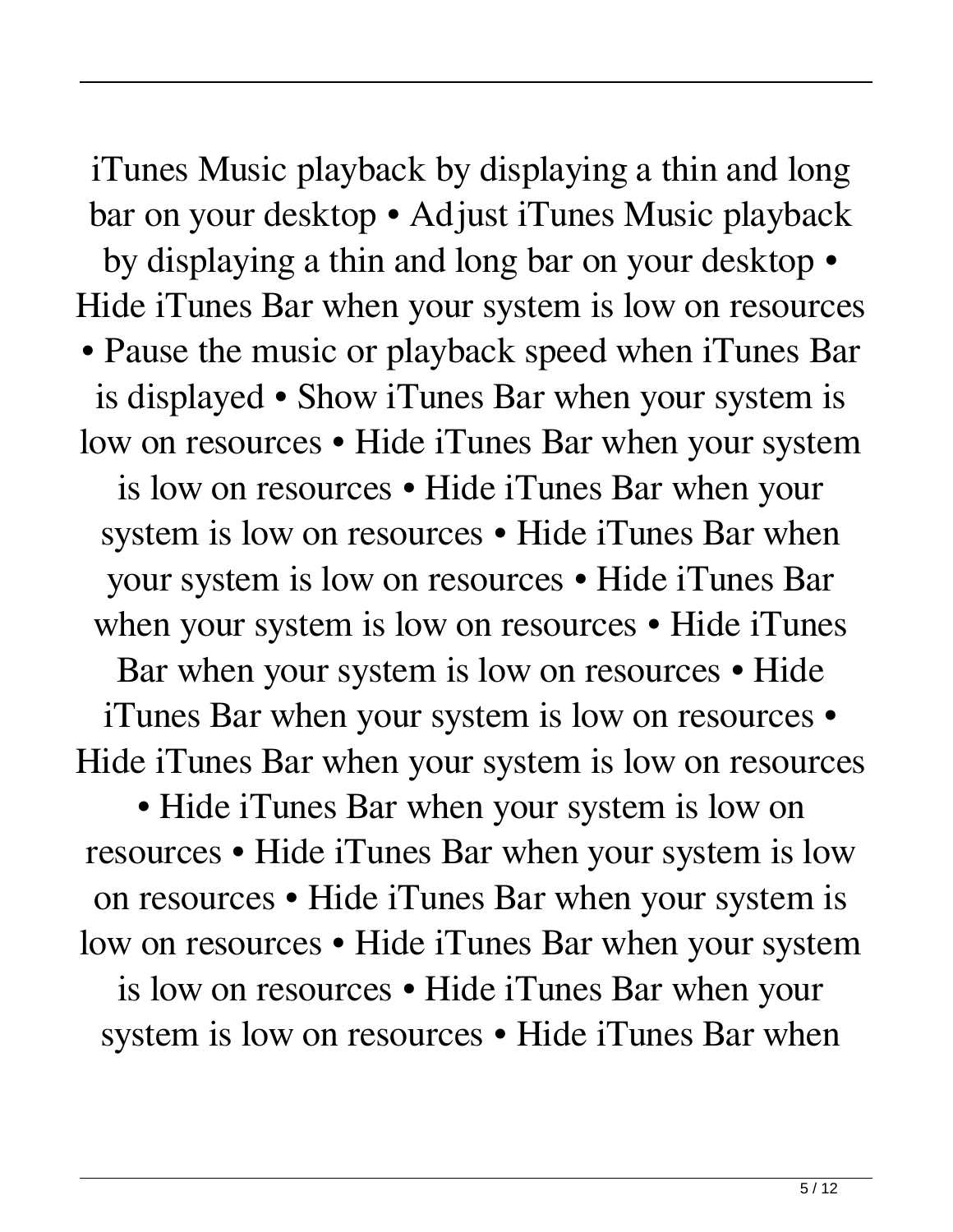your system is low on resources • Hide iTunes Bar when your system is low on resources • Hide iTunes

Bar when your system is low on resources • Hide iTunes Bar when your system is low on resources • Hide iTunes Bar when your system is low on resources

• Hide iTunes Bar when your system is low on resources • Hide iTunes Bar when your system is low on resources • Hide iTunes Bar when your system is low on resources • Hide iTunes Bar when 77a5ca646e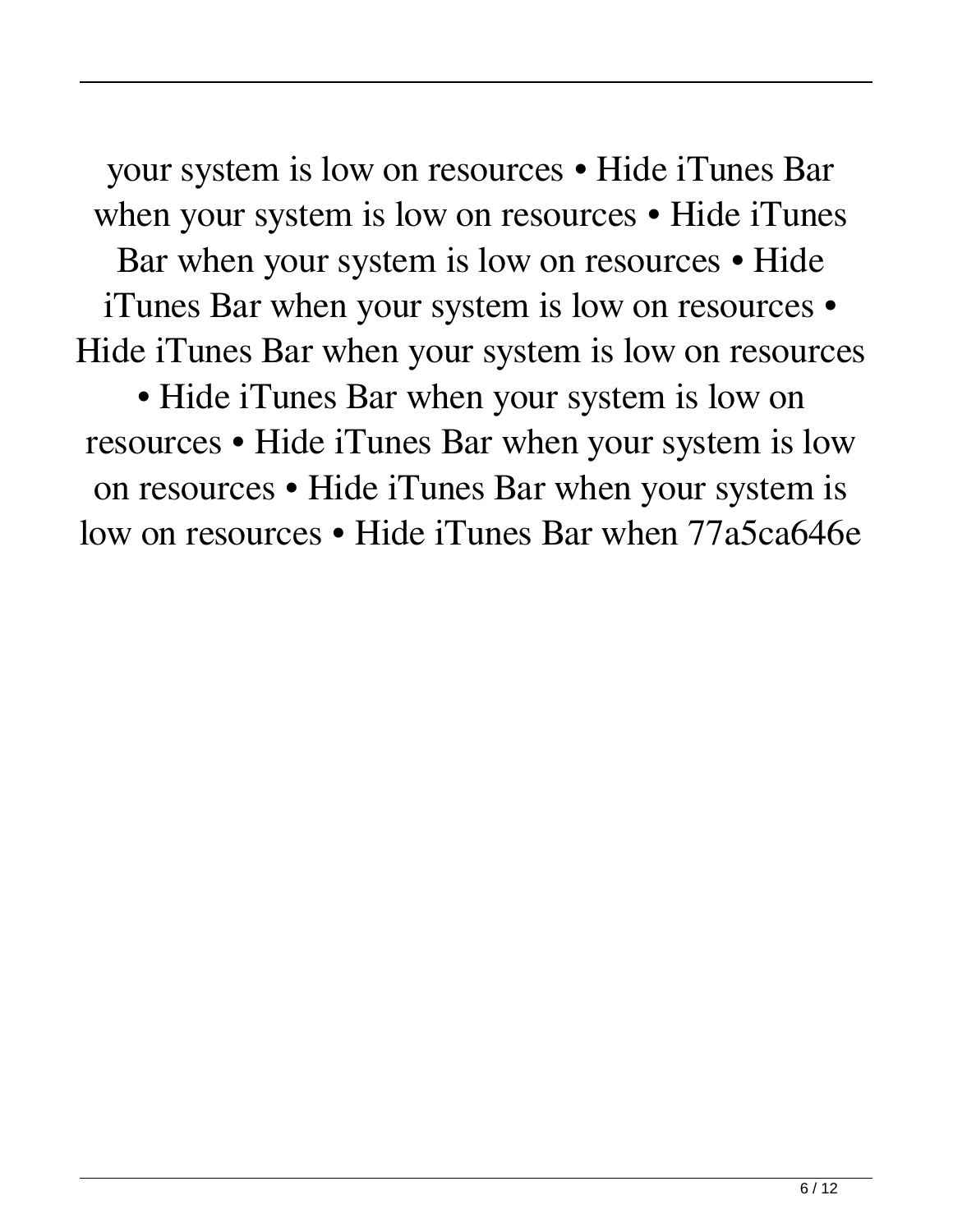**ITunes Bar Crack Keygen Download**

iTunes Bar is a small widget developed for the Yahoo! Widget Engine platform, that allows you to easily control songs playing via iTunes, by displaying a thin and long bar on your desktop. Thus, it doesn't interrupt your activity on the computer. It is easy to install and configure. In order for this widget to work, iTunes must be active. The frame can be moved to any position on the screen with the help of the mouse cursor. It is possible to pause the current stream, play the next or previous song, as well as adjust the volume level. A secondary rectangular window is also shown in parallel with the primary one, but you can hide it. It shows the current song's cover art. You can look for lyrics online, enable repeat or shuffle mode, select another skin for the GUI, as well as make iTunes Bar automatically embed artwork and hide when iTunes is not working. Furthermore, you can disable text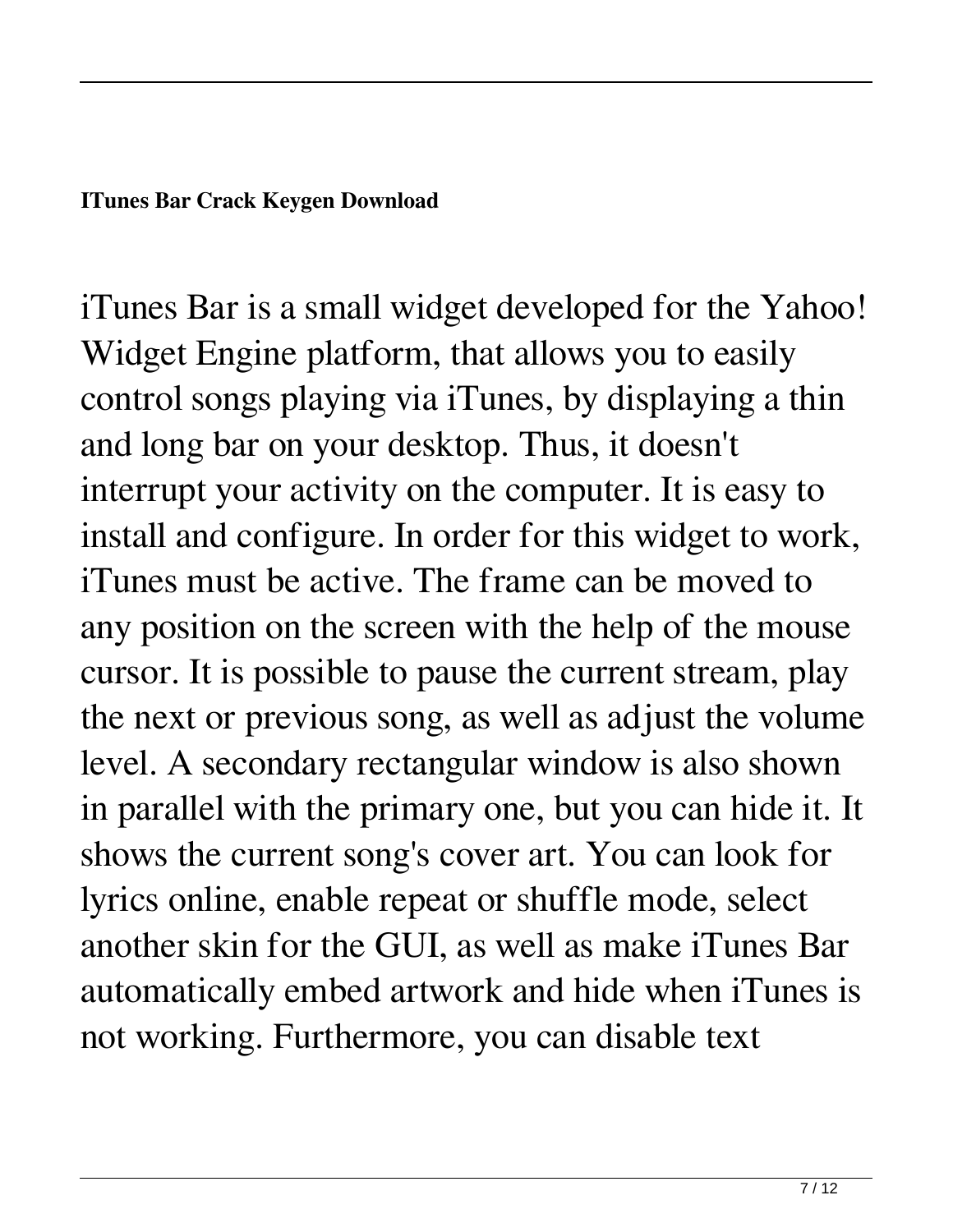## scrolling, choose a field separator, hide metadata (e.g.

artist, title, track rating), establish the lyrics handler, reconfigure keyboard shortcuts, adjust the bar and artwork opacity, as well as make the frame stay on top or below all the other windows, among others options. iTunes Bar is a small widget developed for the Yahoo! Widget Engine platform, that allows you to easily control songs playing via iTunes, by displaying a thin and long bar on your desktop. Thus, it doesn't interrupt your activity on the computer. It is easy to install and configure. In order for this widget to work, iTunes must be active. The frame can be moved to any position on the screen with the help of the mouse cursor. It is possible to pause the current stream, play the next or previous song, as well as adjust the volume level. A secondary rectangular window is also shown in parallel with the primary one, but you can hide it. It shows the current song's cover art. You can look for lyrics online, enable repeat or shuffle mode, select another skin for the GUI, as well as make iTunes Bar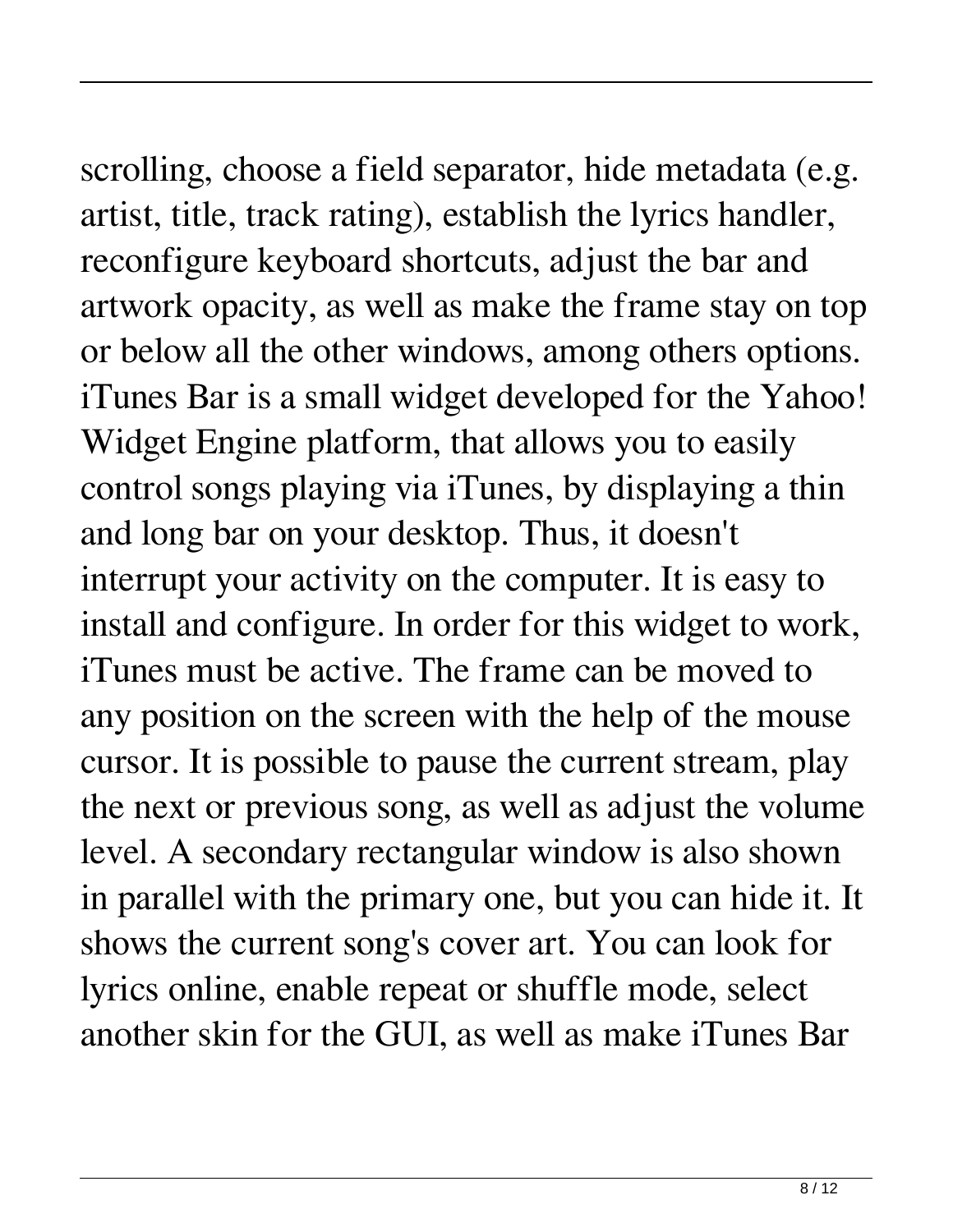automatically embed artwork and hide when iTunes is not working. Furthermore, you can disable text scrolling, choose a field separator, hide metadata (e.g. artist, title, track rating), establish the lyrics handler, reconfigure keyboard shortcuts, adjust the bar and artwork opacity, as well as make the frame stay on top or below all the other windows, among others options. Package Contents

**What's New in the ITunes Bar?**

iTunes Bar is a small widget developed for the Yahoo! Widget Engine platform, that allows you to easily control songs playing via iTunes, by displaying a thin and long bar on your desktop. Thus, it doesn't interrupt your activity on the computer. It is easy to install and configure. In order for this widget to work, iTunes must be active. The frame can be moved to any position on the screen with the help of the mouse cursor. It is possible to pause the current stream, play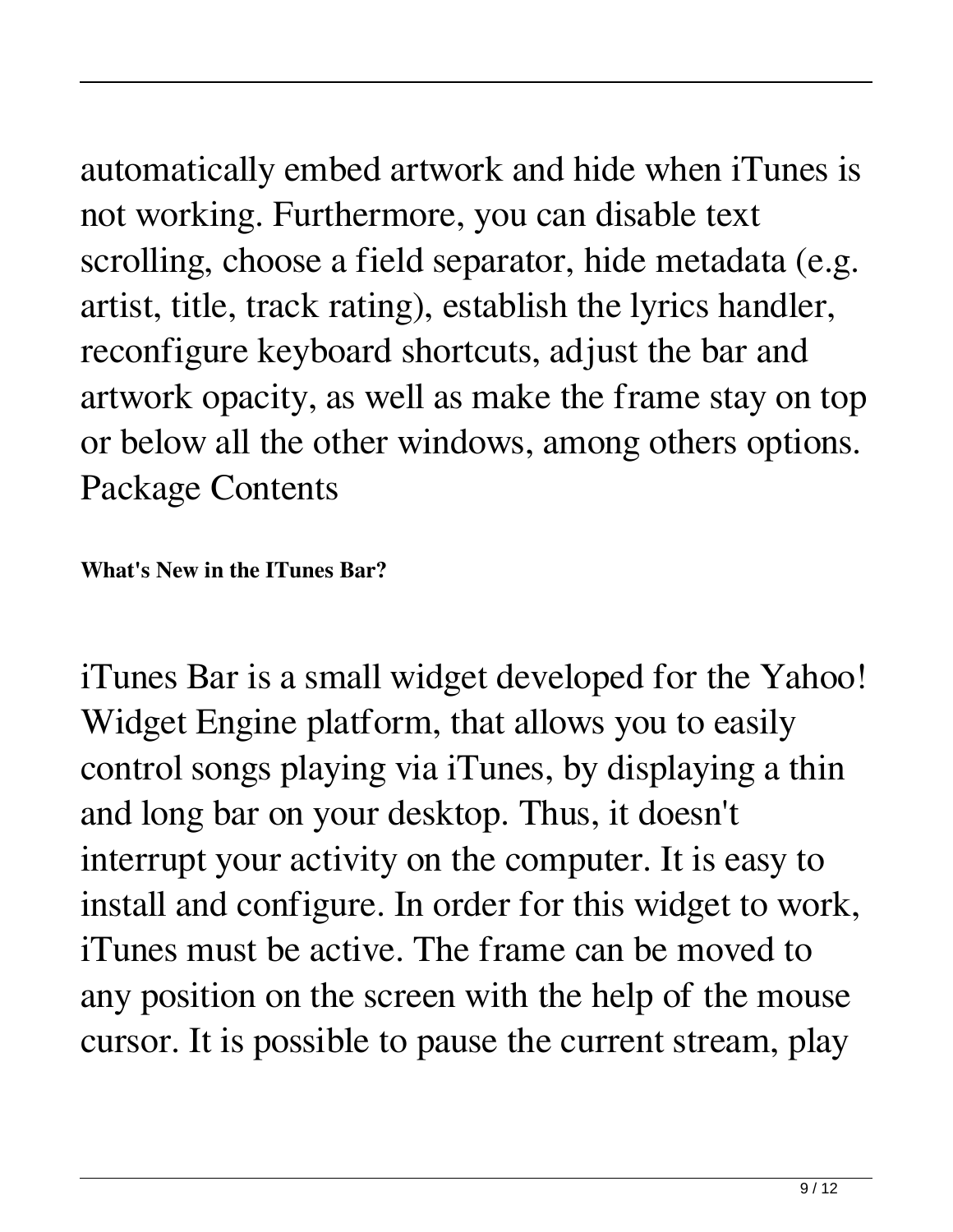the next or previous song, as well as adjust the volume level. A secondary rectangular window is also shown in parallel with the primary one, but you can hide it. It shows the current song's cover art. You can look for lyrics online, enable repeat or shuffle mode, select another skin for the GUI, as well as make iTunes Bar automatically embed artwork and hide when iTunes is not working. Furthermore, you can disable text scrolling, choose a field separator, hide metadata (e.g. artist, title, track rating), establish the lyrics handler, reconfigure keyboard shortcuts, adjust the bar and artwork opacity, as well as make the frame stay on top or below all the other windows, among others options. iTunes Bar is very light on the system resources, thus it doesn't hog the computer. It has a good response time and didn't freeze, crash or pop up error dialogs during our tests. However, iTunes Bar has not been updated for a very long time, and it is not compatible with newer editions of iTunes. PS. Spotify is a music player that plays music on your computer,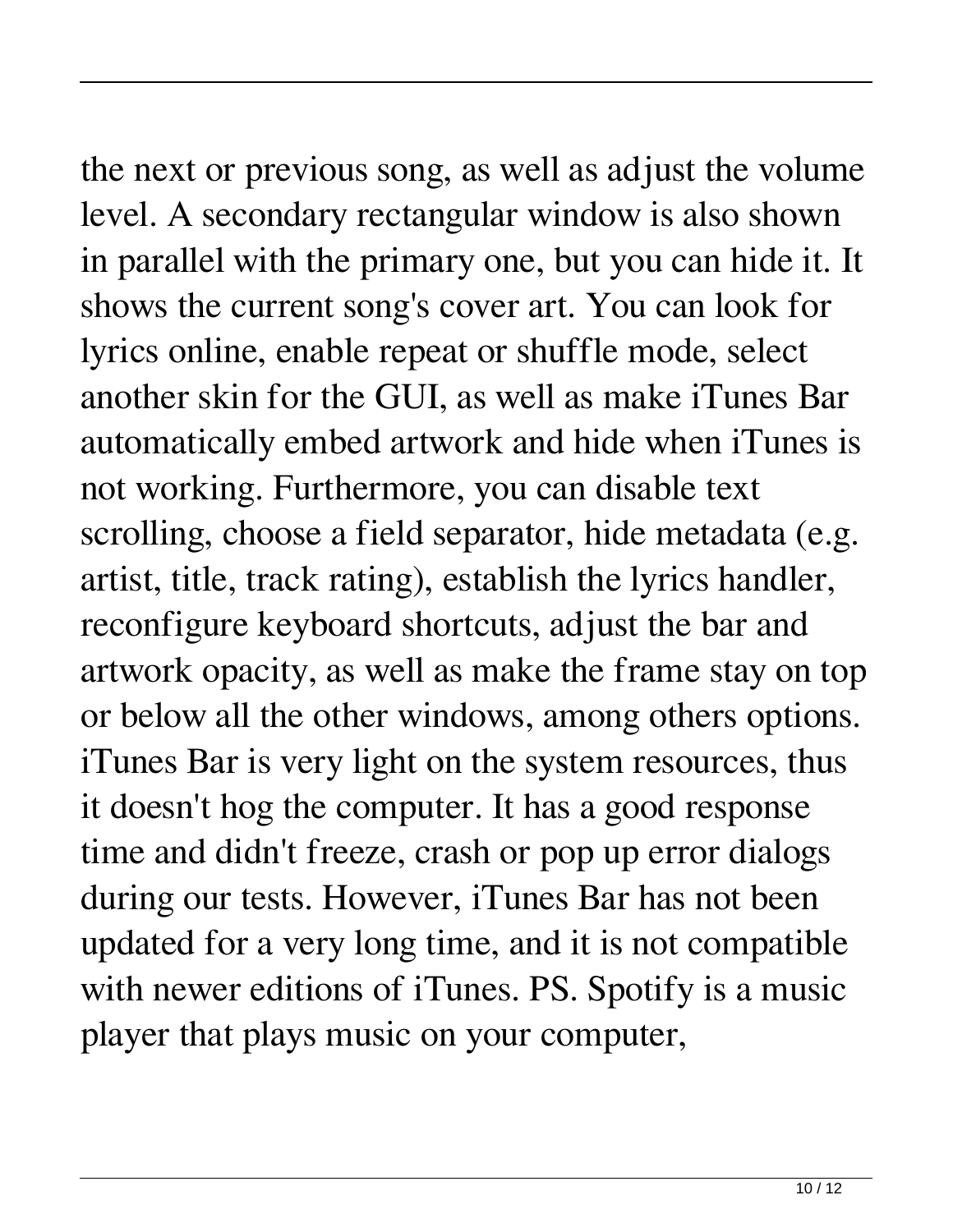## smartphone, tablet, and other internet-connected

devices. Use it to listen to millions of songs, create playlists, and share your listening experience with friends. PS. Spotify is a music player that plays music on your computer, smartphone, tablet, and other internet-connected devices. Use it to listen to millions of songs, create playlists, and share your listening experience with friends. Track ID. 53: I Meant What I Said (From All the Ones) Mood: happy, calm, carefree Writing: Undo (took me 5 hours) Artist: LA Riots (took me 20 minutes) Album:..black kites (took me 20 minutes) Genre: electronic Year:.. Language: ENGLISH (I'M NOT AMERICAN) Location: DARTMOUTH, ENG iTunes Album art: Audio quality: 96 kbps 48000hz mono Song title: I Meant What I Said (From All the Ones) Song length